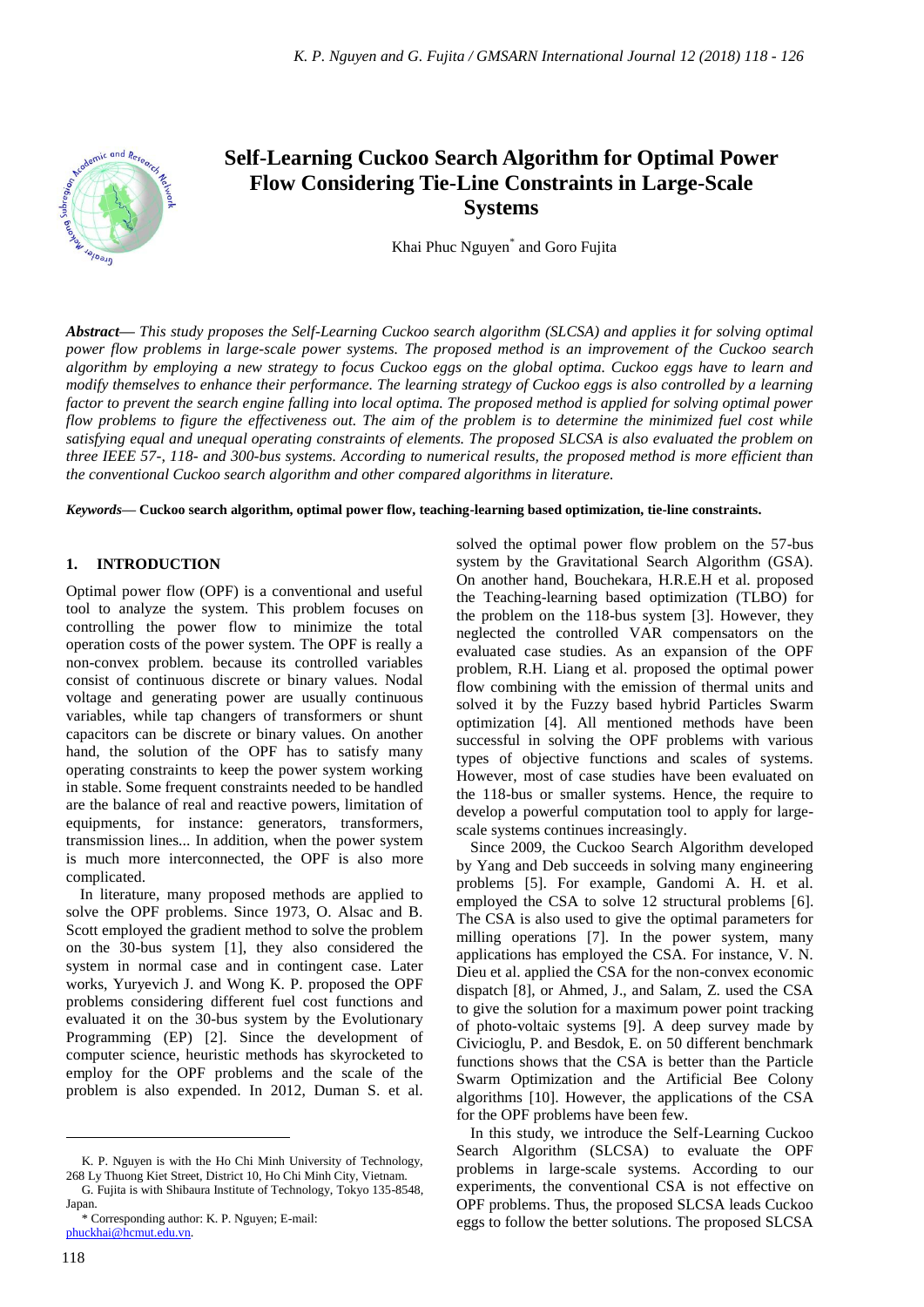employs a learning factor *p l* to control the rate of Cuckoo

eggs following other solutions. In order to investigate the effects of the learning factor  $p_l$ , the proposed SLCSA has been evaluated on three IEEE standard 57-, 118- and 300-bus systems. Furthermore, the proposed SLCSA is also tested on various values of the learning factor  $p_l$  to

identify its effective range. Numerical results on various systems show that the proposed SLCSA is totally better than the conventional CSA and others in literature.

This paper has been divided into six sections. The second section gives the formulas of the optimal power flow problem. The proposed SLCSA has been discussed in the third section. The next section is the implementation of the proposed SLCSA including its overall procedure. Numerical results are given in the fifth section, and the final is the conclusion and future works.

#### **2. PROBLEM FORMULATION**

#### *2.1 Fitness function*

The essential purpose of the optimal power flow is to minimize total fuel cost of generating units while satisfying operating constraints and limitations of installed elements on the power system. In this study, the fuel cost function is represented by the quadratic function of generating real power. Generally, the mathematical formula and the fuel cost function of the OPF problem as follows:

$$
\min F(x, u) \tag{1}
$$

$$
FC(P_i^G) = a + b.P_i^G + c(P_i^G)^2
$$
\n(2)

subject to:

$$
g(x, u) = 0 \tag{3}
$$

$$
h(x, u) \le 0 \tag{4}
$$

# *2.2 Operational constraints*

#### *2.2.1 Power balance constraint*

As the primary constraint of operating the electric system, both of generating real and reactive powers has to satisfy load powers. This constraint is represented by the equal constraint  $g(x, u)$  in the general formulas. The

power balance constraints are given by:  
\n
$$
P_i^G - P_i^D = V_i \sum_{i=1}^{N_b} \left[ V_j \left[ G_{ij} \cos \left( \delta_i - \delta_j \right) + B_{ij} \sin \left( \delta_i - \delta_j \right) \right] \right]^{(5)}
$$
\n
$$
Q_i^G - Q_i^D = V_i \sum_{i=1}^{N_b} \left[ V_j \left[ G_{ij} \sin \left( \delta_i - \delta_j \right) - B_{ij} \sin \left( \delta_i - \delta_j \right) \right] \right]^{(6)}
$$

#### *2.2.2 Limited constraints of generators*

In order to keep generators work in stable, the terminal voltage  $V_i^G$  and generating powers of a generator have to be in a range as follows:

$$
V_{i,\min}^G \le V_i^G \le V_{i,\max}^G \tag{7}
$$

$$
P_{i,\min}^G \le P_i^G \le P_{i,\max}^G\tag{8}
$$

$$
Q_{i,\min}^G \le Q_i^G \le Q_{i,\max}^G \tag{9}
$$

#### *2.2.3 Shunt-VAR compensators capacity*

Each shunt-VAR compensator has a limit to inject/absorb reactive power  $Q_i^c$  into the system as follow:

$$
Q_{i,\min}^C \le Q_i^C \le Q_{i,\max}^C \tag{10}
$$

#### *2.2.4 Limitation of tap changers of transformers*

The tap changer of a transformer only works in restricted upper and lower limits as shown below:

$$
V_{i,\min}^T \le V_i^T \le V_{i,\max}^T \tag{11}
$$

#### *2.2.5 Limitation of voltages at load buses*

In order to guarantee the quality of system, magnitude voltages at loads must be maintained around nominal values.

$$
V_{i,\min}^L \le V_i^L \le V_{i,\max}^L \tag{12}
$$

## *2.2.6 Capacity of transmission lines*

All transmission lines have to satisfy limited thermal condition represented by an upper bound as follow:

$$
|S_{ii}| \le S_{ii}^{\max} \tag{13}
$$

# **3. SELF-LEARNING CUCKOO SEARCH ALGORITHM**

#### *3.1 Cuckoo search Algorithm*

Since 2009, Yang and Deb have developed the Cuckoo search algorithm, a few-parameter heuristic optimization technique [5, 11]. In nature, Cuckoo species are very lazy to build their own nests and raise up their children. The Cuckoo bird usually lays its eggs into a neighbor's nest by learning and adjusts the pattern and color. However, if the neighbor detects the Cuckoo bird's eggs, she will abandon her own nest.

Basing on the behavior of Cuckoo species, the original Cuckoo search algorithm proposed by Yang and Deb includes two probability-generating stages. In the first stage, the Lévy flight generates random Cuckoo eggs, and then these eggs will be laid into the neighbors nests to create new solutions. On another hand, the second stage describes the action of the host birds to abandon Cuckoo eggs in their nests probably.

# *3.2 Proposed Self-learning Cuckoo Search Algorithm*

The Self-learning Cuckoo search algorithm proposes an improvement to complement the behavior of Cuckoo eggs. The proposed strategy helps the Cuckoo eggs modify themselves and avoid being abandoned by the host bird. The Cuckoo eggs learn from other better solutions and modify to follow them. Following equations describe the proposed idea:

$$
X_i^{t+1} = X_i^t + rand(\mathbf{0}.\Delta X_i^{improve}) \tag{14}
$$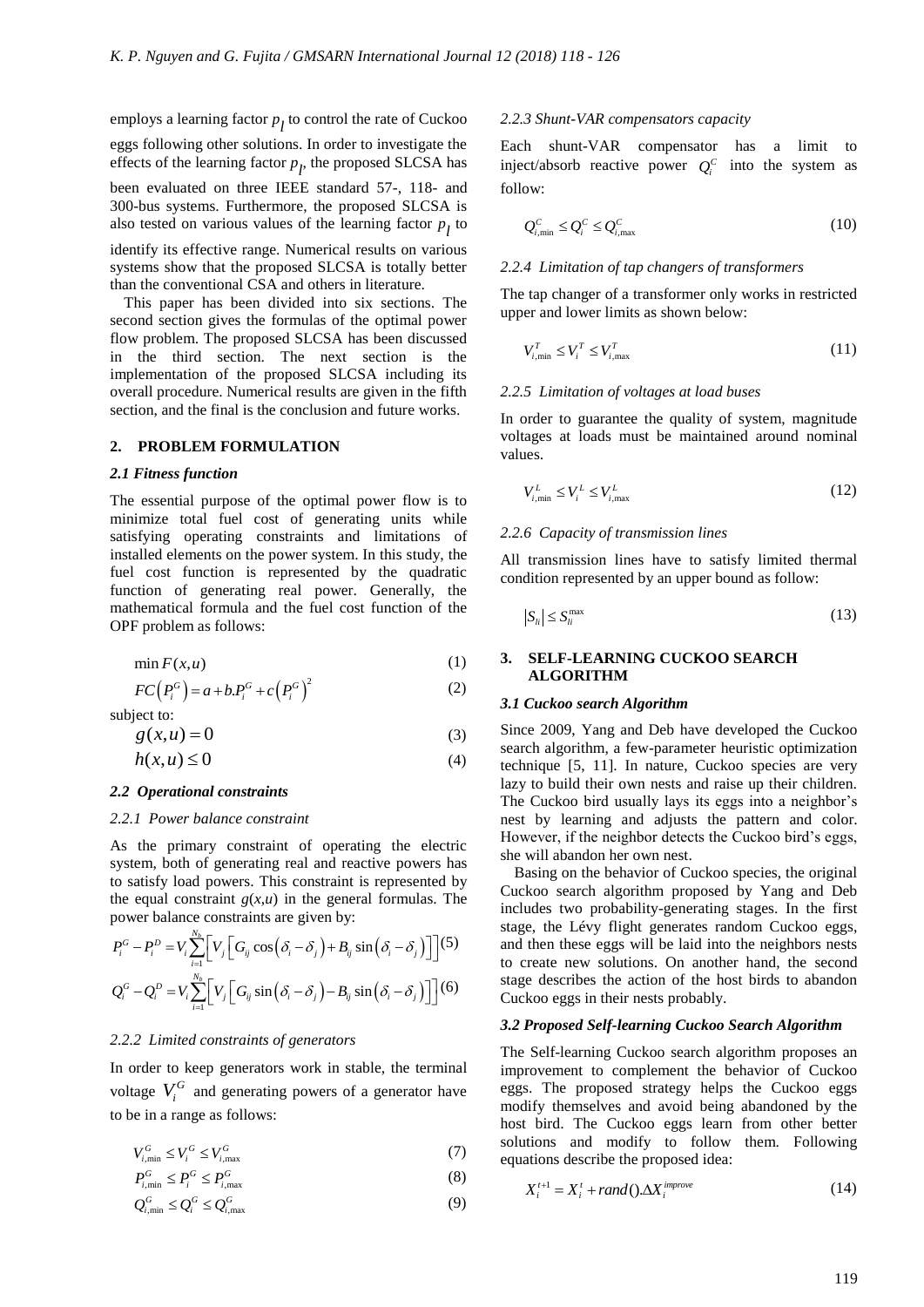$$
\Delta X_i^{improve} = \begin{cases} X_i - X_j, \text{if } f\left(X_i\right) < f\left(X_j\right) \\ X_j - X_i, \text{ otherwise} \end{cases} \tag{15}
$$

The proposed process gives a gradient to let Cuckoo eggs follow the better eggs and helps the search engine converge faster. We employ a learning factor  $p_l$  to control the convergence of search engine. If the learning factor  $p_l$  is near to 1, the proposed method will converge faster but it may fall into local solutions. If the learning factor  $p_l$  is near to 0, the proposed method will become the conventional Cuckoo search algorithm. In this research, the effectiveness of the factor  $p_l$  has been investigated.

Cuckoo Search Algorithm is a modern and powerful optimization technique and is the best choice for the problems on small dimension as [13]. However, for the large-scale problems, Cuckoo Search Algorithm can be worse than other methods as the numerical results. The proposed SLCSA forces solutions to follow the better ones and improves the search engine.

# **4. IMPLEMENTATION OF THE SLCSA FOR THE OPTIMAL POWER FLOW**

# *4.1 Controlled and dependent variables:*

Controlled variables *x* consists of generating power of generators  $P_i^G$ , nodal voltages of generators  $V_i^G$ , injected reactive powers of shunt VAR compensators  $Q_i^C$ *i* and positions of tap changers of transformers  $V_i^T$  $\int_{i}^{2}$ . In addition, dependent variables *u* include output of the generator at the slack bus  $P_1^G$  $\int_{1}^{\infty}$ , reactive powers of generators *Q G*  $\sum_{i}^{G}$ , voltages at load buses  $V_i^L$  $\frac{1}{i}$  and apparent

powers of transmission lines 
$$
S_i
$$
.  
\n
$$
x = \left[ P_2^G \dots P_{N_g}^G, V_1^G \dots V_{N_g}^G, Q_1^C \dots Q_{N_c}^C, V_1^T \dots V_{N_t}^T \right]
$$
\n
$$
u = \left[ P_2^G \cdot Q_2^G \cdot Q_1^G \cdot V_1^L \cdot V_2^L \cdot S \cdot S \cdot W_2^T \right]
$$
\n(16)

$$
\begin{aligned}\n &x - \left[ \begin{array}{cc} I_2 & \dots I_{N_g}, V_1 & \dots V_{N_g}, Q_1 & \dots Q_{N_c}, V_1 & \dots V_{N_t} \end{array} \right] \\
&= \left[ P_1^G, Q_1^G \dots Q_{N_g}^G, V_1^L \dots V_{N_t}^L, S_1 \dots S_{N_{br}} \right]\n \end{aligned}\n \tag{17}
$$

# *4.2 Fitness function*

According to the objective of OPF problem, the fitness function  $F(x, u)$  is a combination of the fuel cost function  $FC(P_i^G)$  $i$ <sup>o</sup>) and operational constraints. The limitations of controllable variables, e.g. (7), (8), (10), (11), are selfmodified during the optimizing process. The limited function  $X^{\text{lim}}(x)$  written as (19) combines to the fitness function via penalties factors to handle limitations of dependent variables, e.g. (9), (12), (13). The penalty factors  $K_p$ , $K_Q$ , $K_S$  are set at 1000. The penalty factor  $K_V$ is set at  $10^6$  for small scale systems and at  $10^{10}$  for the 300-bus system. For the power balance constraints (5), (6), the power flow algorithm completely satisfies them when calculating. Finally, the fitness function can be written as follows:

$$
F(x, u) = \sum_{i=1}^{N_g} F C_i (P_i^G) + K_P (P_{slack}^G - P_{slack}^{lim})^2 + K_Q \sum_{i=1}^{N_g} (Q_i^G - Q_i^{lim})^2 + K_S \sum_{i=1}^{N_{br}} (|S_{li}| - S_{li}^{max})^2 + K_V \sum_{i=1}^{N_b} (V_i^L - V_i^{lim})^2
$$
  

$$
X^{\lim}(x) = \begin{cases} x_{max}, \text{if } x > x_{max} \\ x, \text{if } x_{min} \le x \le x_{max} \\ x_{min}, \text{if } x < x_{min} \end{cases}
$$
 (19)

#### *4.3 Overall procedure:*

The overall procedure for the implementation of the SLCSA to solve the optimal power flow is following:

- **Step 1:** Choose controlling parameters for algorithm, which include the probability of discovering Cuckoo eggs  $p_a$ , the learning factor  $p_l$ , the number of nests *NP* and the number of iterations *Itmax*.
- **Step 2:** Create randomly initial nests *X* and evaluate value of the fitness function  $F(x, u)$  in (18).
- **Step 3:** Determine the best value of the fitness function  $F_{best}$  and the best nest  $X_{best}$ . Set the iteration counter *it*=1.
- **Step 4:** Create Cuckoo eggs via Lévy flight and the new nests *X new* , modify the eggs that violate the limitations.
- **Step 5:** Evaluate the fitness function *F new* for new nests. Update the solutions *X*, the best value of fitness function *F best* and the best nest *X best*.
- **Step 6:** Randomly decide either discovering alien eggs or improving alien eggs. Modify the eggs that violate the limitations.
- **Step 7:** Once again, evaluate the fitness function *F new* for new nests *X new* . Update the current nests *X*, the best value of fitness function  $F_{best}$  and the best nest  $X_{best}$ .
- **Step 8:** Check if the iteration counter *it* is lower than the maximum iteration *Itmax*, increase *it* and return step 4. Otherwise, stop.

# **5. NUMERICAL RESULTS**

The proposed Self-learning Cuckoo search algorithm is evaluated on the IEEE 57-, 118- and 300-bus systems to solve the optimal power flow problems. In the 57- and 118-bus systems, the proposed method are compared with other algorithms in literature; for the 300-bus system, all compared methods are programmed and run on a personal computer with an Intel 3.0GHz Core 2Duo processor and 4Gb RAM. Numerical results of each benchmark are obtained through 50 independent trials in order to compared the effectiveness of the proposed Self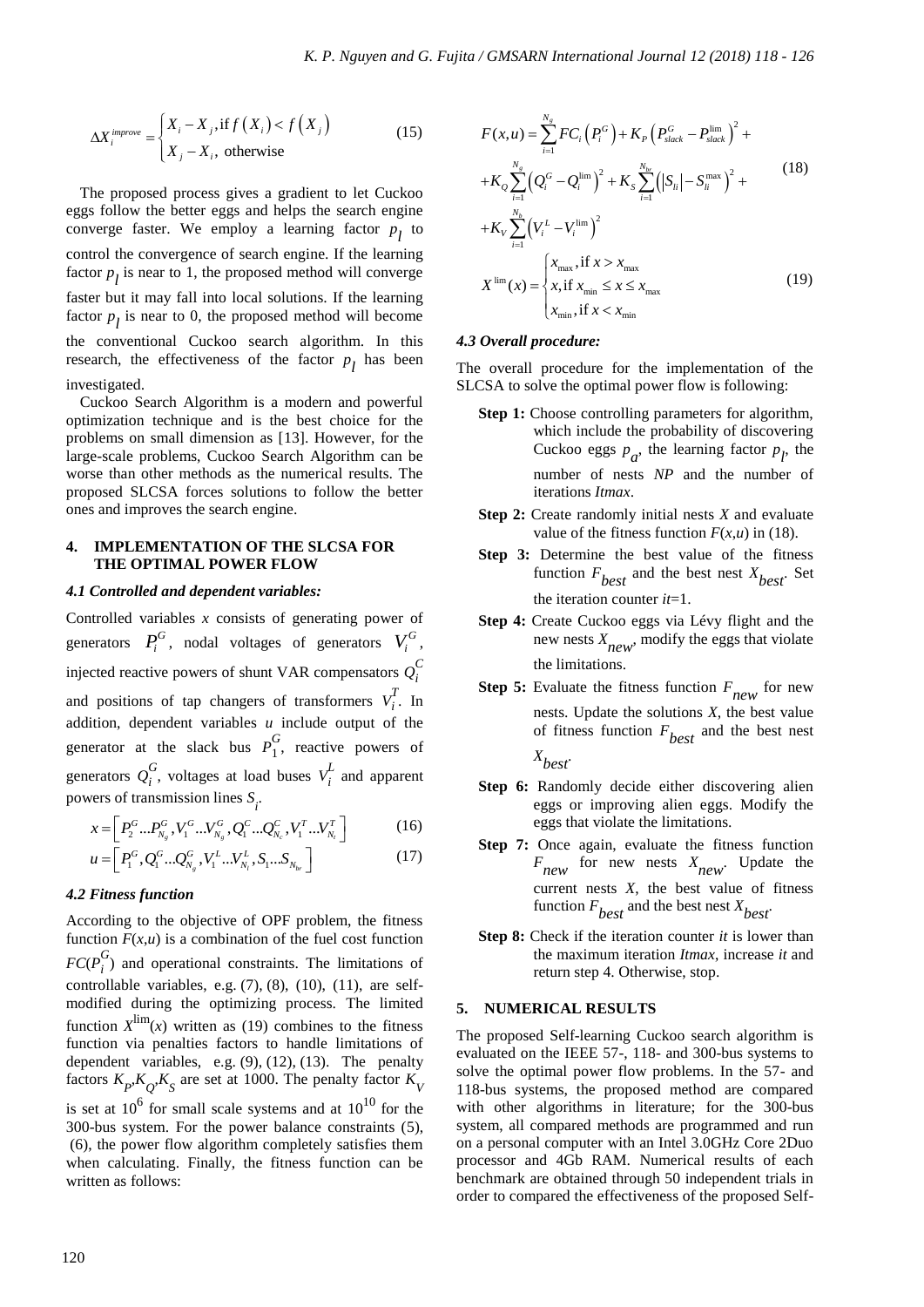learning Cuckoo search algorithm. The power flow of each benchmark is calculated by the Newton-Raphson method via the MATPOWER toolbox [14].

The optimal power flow is a complex and non-convex problem that combines various types of controllable variables. In the 57- and 118-bus systems, the real powers *P G*  $\sum_{i}$  and the terminal voltages  $V_i^G$  $\sum_{i}^{\infty}$  of generators and the tap changers of transformer  $V_i^T$  $\int_{i}^{1}$  are continuous values, and the capacities of transmission lines are neglected. In the 300-bus system, tap changers of transformer  $V_i^T$  $\int_{i}^{2}$  are discrete numbers with 0.01*p.u*. step size and tie-line constraints are obtained. Reactive powers of shunt-VAR compensators *Q C*  $\sum_{i}^{\infty}$  are continuous values for all case studies. The total number of controlled variables and set parameters of the SLCSA for each case study are given in Tab. 1.

**Table 1: Number of controlled variables and setting parameters of the SLCSA for evaluated benchmarks**

| Case<br>study | variables | $P_a$ | p <sub>I</sub> | Total of Factor Factor Number<br>of nests<br>NP | Number of<br>iteration<br>Itmax |
|---------------|-----------|-------|----------------|-------------------------------------------------|---------------------------------|
|               | 33        | 0.3   | 0.7            | 50                                              | 500                             |
|               | 128       | 0.1   | 0.7            | 50                                              | 1000                            |
|               | 213       | 0.2   | 0.8            | 150                                             | 1000                            |

#### *5.1 Case study 1: IEEE 57-bus system:*

The standard IEEE 57-bus system consists of seven generators, 17 transformers and three shunt capacitors. Among the transformers, two parallel transformers in the line (24,25) are fixed taps and others have tap changers. The bus data, line data, fuel cost coefficients and operational constraints are taken from MATPOWER Toolbox [14]. The maximum reactive power of three capacitors is 30 MVar, and the minimum is zero. The numerical results have been compared with other algorithms in literature such as: Improved Teachinglearning based optimization (ITLBO), Gravitational Search Algorithm (GSA) and Artificial Bee Colony algorithm (ABC).

According to Tab. 2, the conventional CSA is worse than other compared methods on search the global solution. When employing the new strategy, the proposed SLCSA improves the search engine and gives the best solution. The best solution of the proposed method is slightly worse than the ABC; however, the mean value of the fitness function is clearly better. The ITLBO gives the best solution, but it violates the limitation of voltage at load buses as Fig. 1.

**Table 2: Comparison of numerical results proposed by the proposed SLCSA and other methods for IEEE 57-bus system with continuous values of capacitors**

| <b>Methods</b>    | Best $[$]$ | Mean $[$]$ | Worst [\$] | Std. dev. |
|-------------------|------------|------------|------------|-----------|
| GSA [18]          | 41695.9    |            |            |           |
| ABC [19]          | 41694      | 41778.7    | 41867.9    |           |
| <b>ITLBO</b> [20] | 41679.5    |            |            |           |
| <b>CSA</b>        | 41717.4    | 41740.4    | 41765.6    | 16.3616   |
| <b>SLCSA</b>      | 41694.2    | 41707.1    | 41721      | 8.1918    |



**Fig. 1. Examining limits of voltages at load buses the IEEE 57-bus system.**

#### *5.2 IEEE 118-bus system:*

The IEEE 118-bus system includes 54 generators, 9 transformers with load tap changers and 14 installed shunt VAR compensators. Two of compensators are reactors and the others are capacitors. In this study, we focus on setting up injected reactive powers of capacitors and keep amount of absorbed reactive powers of reactors. The upper and the lower bounds of capacitors are 30MVA and zero, respectively. The upper and limits of magnitude voltages at all buses are 1.1 and 0.95 p.u., respectively. The data of the IEEE 118-bus system, coefficients of fuel cost functions and other operational constraints are also given in MATPOWER Toolbox [14].

The proposed SLCSA has been evaluated on various parameters of the probability  $p_a$  and the learning factor  $p_l$  to investigate its effectiveness. The conventional CSA only solves the problem successfully when the the probability rate of discovering alien eggs  $p_a$ =0.1. When using the learning factor  $p_l$ , the search engines has clearly been enhanced. The proposed SLCSA is successful in solving this problem with any setting parameters. However, the SLCSA gives better solutions when the learning factor  $p_l$  is over 0.3, and the best performance of the SLCSA is at  $p_l$ =0.7.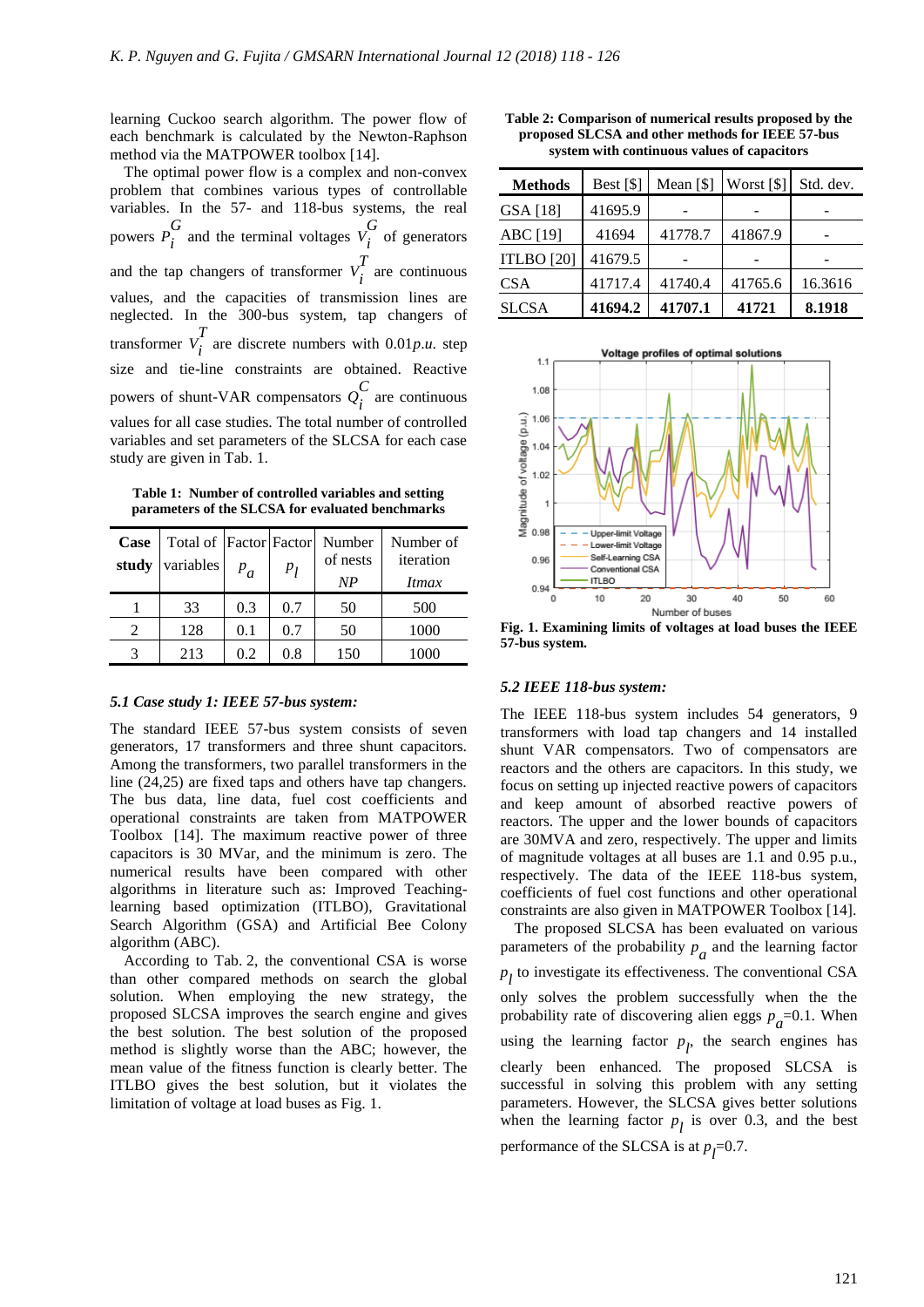| <b>Methods</b>  | <b>Best solution [\$]</b> |
|-----------------|---------------------------|
| <b>SLCSA</b>    | 129,536                   |
| <b>CSA</b>      | 129,746                   |
| GSA [22]        | 129,565                   |
| <b>TLBO</b> [3] | 129,682                   |
| DE [23]         | 129,582                   |
| GWO [23]        | 129,720                   |

**Table 3: Comparison of numerical results proposed by the proposed SLCSA and other methods for IEEE 118-bus system**

The best solution proposed by SLCSA has been compared with the conventional CSA and other optimization techniques in literature as Tab. 3. Table 3 shows that the proposed method gives better solution and higher performance than both of other methods. On another hand, the TLBO also is better than the conventional CSA on searching global optima. The optimal solution also satisfies limits of voltages at all buses as Fig. 2.



**Fig. 2 Examining limits of voltages at load buses the IEEE 118-bus system.**

# *5.3 IEEE 300-bus system:*

The last tested system is the huge IEEE 300-bus system, which includes 69 generators and the total of controlled variables is up to 213. Similarly, the data of the IEEE 300-bus system is taken from the MATPOWER Toolbox [14], while the lower bounds of generating real powers and the capacities of transmission lines are conducted from the IEEE testbed [24].

**Table 4: Numerical results of the SCLCSA and the conventional CSA for IEEE 300-bus system**

| Methods      | Best $[$]$ |         | Mean $\lceil \frac{5}{3} \rceil$ Worst $\lceil \frac{5}{3} \rceil$ Std. dev. |        |
|--------------|------------|---------|------------------------------------------------------------------------------|--------|
| <b>SLCSA</b> | 722,899    | 728,712 | 759,860                                                                      | 6.955  |
| <b>CSA</b>   |            |         | 1,963,015 3,964,877 7,229,361 1,342,516                                      |        |
| <b>TLBO</b>  | 724,166    | 776.090 | 1,003,903                                                                    | 96,945 |



**Fig. 3. Voltage profiles of the optimal solution on the IEEE 300-bus system.**



**Fig. 4. Generating reactive powers of generators on the IEEE 300-bus system.**



**Fig. 5. Apparent power through transmission lines of the optimal solution on the IEEE 300-bus system.**

Numerical results in Tab. 4 show that the conventional CSA unsuccessfully solves this problem while the proposed SLCSA succeeds in searching the optimal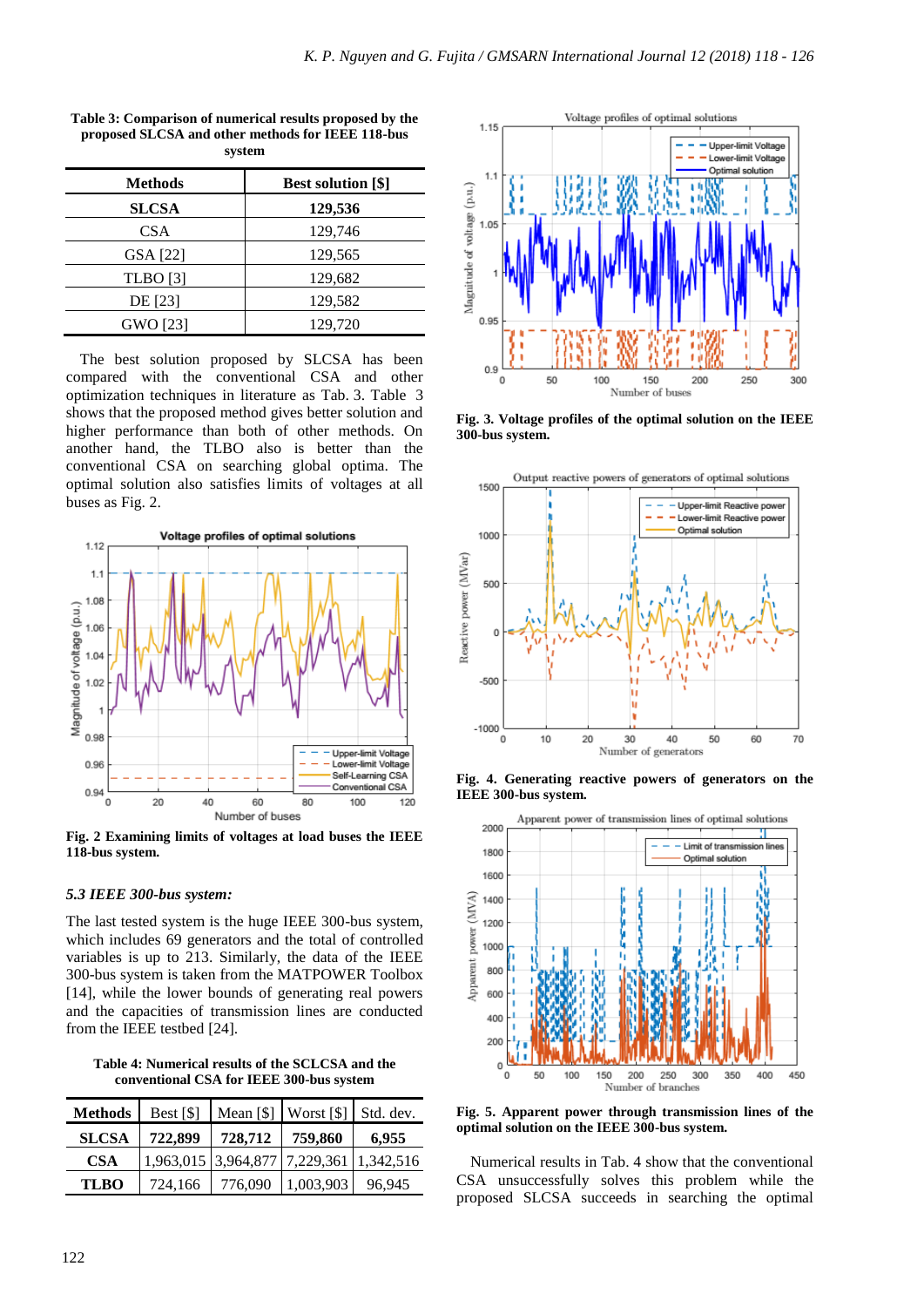solution. On the other hand, the Teaching-learning based optimization (TLBO) also gives favorable solutions. However, TLBO has a rate that falls into the local optima. Furthermore, the solution proposed by TLBO is worse than SLCSA's one. The optimal solution is in Appendix, and it also satisfies all of required operating constraints as Fig. 3, 4 and 5.

# **6. CONCLUSION**

The proposed Self-learning Cuckoo search algorithm successfully solves the optimal power flow problems in large-scale power systems. The proposed strategy to enhance Cuckoo eggs is clearly effective. According to the numerical results on four evaluated systems, the SLCSA is much better than the conventional CSA in finding optimal solutions with higher performance. The conventional CSA is unsuccessful in solving the problem in the large-scale 300-bus system, while the proposed SLCSA handles all operating constraints and gives the optimal solution. Comparing with other algorithms in literature, the proposed method is also better than Evolution Programing, Differential Evolution, Gravitation Search Algorithm and Teaching-learning based optimization on the IEEE 57- and 118-bus tested systems. The proposed method also improves the global solutions on the problems, which consist of various types of variables and handle a huge of equal and unequal constraints. Discussing the effectiveness of learning factor  $p_l$ , when the factor  $p_l$  is over 0.5, the search engine gives better solutions than the lower value. However, when the factor  $p_l$  is near to 1.0, the Cuckoo eggs can be too excited and its performance is not good. Thus, we propose the learning factor  $p_l$  around 0.8 to give the better solution. On summary, the proposed SLCSA is

favorable to non-convex and large-scale problems like the optimal power flow problem. In future, the proposed method should be continued evaluating on various benchmarks to identify its effectiveness on engineering problems.

# **NOMENCLATURE**

| $F(x,u)$ , $FC(P_i^G)$ | the fitness and fuel cost functions,                |
|------------------------|-----------------------------------------------------|
| x, u                   | respectively<br>controlled and dependent variables, |
|                        | respectively<br>fuel cost coefficients              |
| $a, b, c$<br>$P_i^G$   | output real powers of generators                    |
| $g(x,u)$ , $h(x,u)$    | equal and unequal constraints,<br>respectively      |
| $\varrho_{i}^{G}$      | generating reactive power                           |
| $P_i^D, Q_i^D$         | demanded real and reactive powers,                  |
| $V_i, \delta_i$        | respectively<br>magnitude and angle of voltage,     |
|                        | respectively                                        |

$$
G_{ij}, B_{ij}
$$
 real and imaginary components taken  
from the admittance matrix,  
respectively  

$$
N_b
$$
 number of buses

#### **REFERENCES**

- [1] Alsac O, Stott B, Optimal load flow with steadystate security, *IEEE transactions on power apparatus and systems*, Vol. 3, 1974 May, pp. 745- 51.
- [2] Yuryevich J, Wong KP, Evolutionary programming based optimal power flow algorithm, *IEEE Transactions on Power Systems*, Vol. 14, No. 4. 1999 Nov, pp.1245-50.
- [3] Bouchekara HR, Abido MA, Boucherma M, Optimal power flow using teaching-learning-based optimization technique, *Electric Power Systems Research*, Vol. 114, 2014 Sep 30, pp. 49-59.
- [4] Liang RH, Tsai SR, Chen YT, Tseng WT, Optimal power flow by a fuzzy based hybrid particle swarm optimization approach, *Electric Power Systems Research*, Vol. 87, No. 7, 2011 Jul 31, pp.1466-74.
- [5] Yang XS, Deb S. Cuckoo search via Lévy flights. InNature & Biologically Inspired Computing, 2009. NaBIC 2009. World Congress on 2009 Dec 9 (pp. 210-214). IEEE.
- [6] Gandomi AH, Yang XS, Alavi AH. Cuckoo search algorithm: a metaheuristic approach to solve structural optimization problems. *Engineering with computers*. 2013 Jan 1;29(1):17-35.
- [7] Yildiz AR. Cuckoo search algorithm for the selection of optimal machining parameters in milling operations. *The International Journal of Advanced Manufacturing Technology*. 2013 Jan 1;64(1-4):55- 61.
- [8] Vo DN, Schegner P, Ongsakul W. Cuckoo search algorithm for non-convex economic dispatch. *IET Generation, Transmission & Distribution*. 2013 Jun;7(6):645-54.
- [9] Ahmed J, Salam Z. A Maximum Power Point Tracking (MPPT) for PV system using Cuckoo Search with partial shading capability. *Applied Energy*. 2014 Apr 15;119:118-30.
- [10]Civicioglu P, Besdok E. A conceptual comparison of the Cuckoo-search, particle swarm optimization, differential evolution and artificial bee colony algorithms. *Artificial Intelligence Review*. 2013 Apr 1;39(4):315-46.
- [11]Yang XS, Deb S. Engineering optimisation by cuckoo search. *International Journal of Mathematical Modelling and Numerical Optimisation*. 2010 Jan 1;1(4):330-43.
- [12]Yang XS, Deb S. Cuckoo search: recent advances and applications. *Neural Computing and Applications*. 2014 Jan 1;24(1):169-74.
- [13]Agarwal, P., & Mehta, S. (2017). Empirical analysis of five nature-inspired algorithms on real parameter optimization problems. *Artificial Intelligence Review*, 1-57.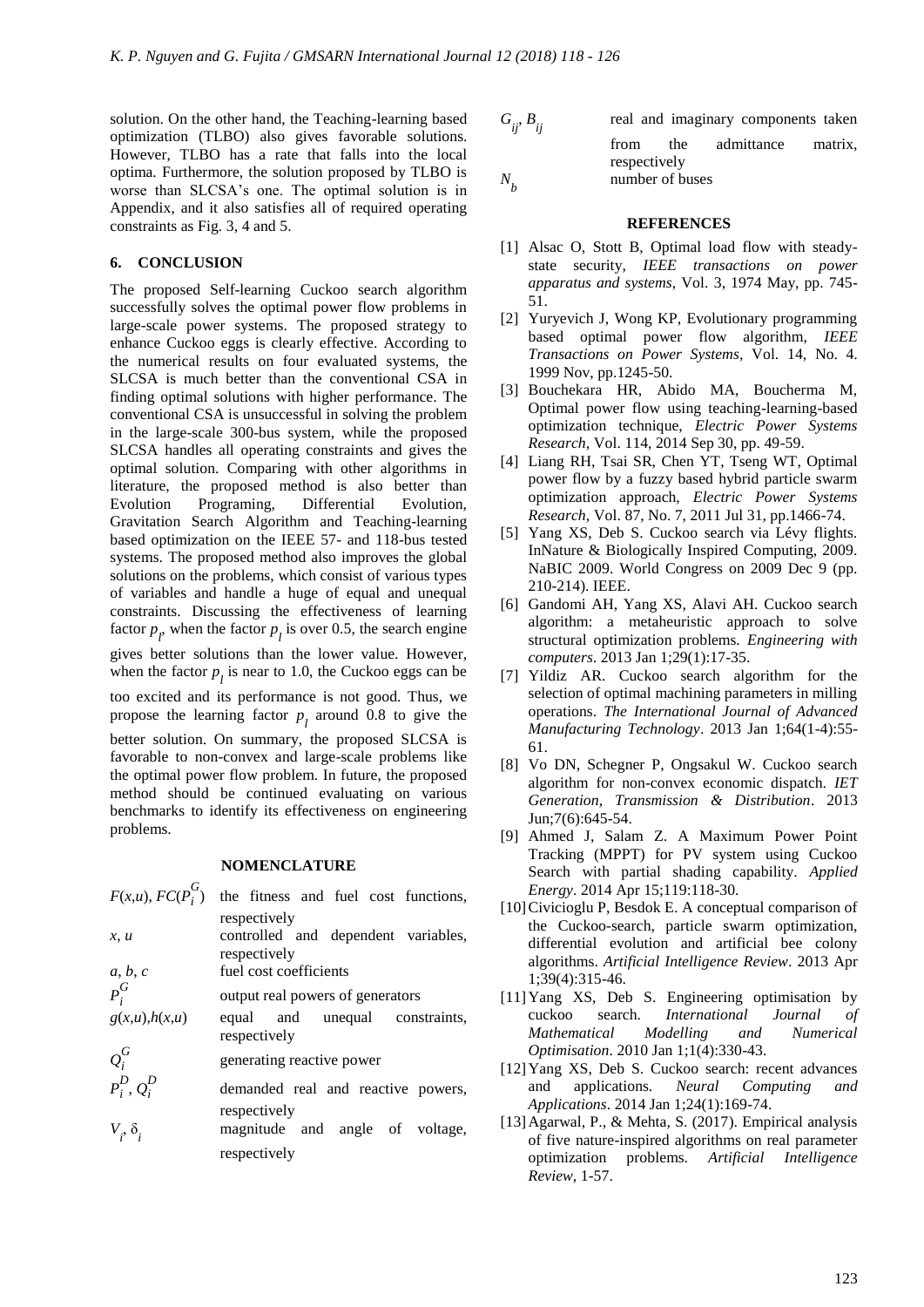- [14] Zimmerman RD, Murillo-S $\tilde{A}$ <sub>i</sub>nchez CE, Thomas RJ. MATPOWER: Steady-state operations, planning, and analysis tools for power systems research and education. *IEEE Transactions on power systems*. 2011 Feb;26(1):12-9.
- [15]Lee KY, Park YM, Ortiz JL. A united approach to optimal real and reactive power dispatch. *IEEE Transactions on power Apparatus and systems*. 1985 May(5):1147-53.
- [16]Ongsakul W, Tantimaporn T. Optimal power flow by improved evolutionary programming. *Electric Power Components and Systems*. 2006 Jan 1;34(1):79-95.
- [17]Sayah S, Zehar K. Modified differential evolution algorithm for optimal power flow with non-smooth cost functions. *Energy conversion and Management*. 2008 Nov 30;49(11):3036-42.
- [18]Duman S, Gven U, Snmez Y, Yrkeren N. Optimal power flow using gravitational search algorithm. *Energy Conversion and Management*. 2012 Jul 31;59:86-95.
- [19]Adaryani MR, Karami A. Artificial bee colony algorithm for solving multi-objective optimal power flow problem. *International Journal of Electrical Power & Energy Systems*. 2013 Dec 31;53:219-30.
- [20]Ghasemi M, Ghavidel S, Gitizadeh M, Akbari E. An improved teaching-learning-based optimization algorithm using Levy mutation strategy for nonsmooth optimal power flow. *International Journal of Electrical Power & Energy Systems*. 2015 Feb 28;65:375–84.
- [21]Rao R, Patel V. An elitist teaching-learning-based optimization algorithm for solving complex constrained optimization problems. *International Journal of Industrial Engineering Computations*. 2012;3(4):535–60.
- [22] Bhattacharya, A and Roy, PK, Solution of multiobjective optimal power flow using gravitational search algorithm, *IET generation, transmission & distribution*, Vol. 6, No. 8, 2012, pp.751–763.
- [23]El-Fergany, Attia A and Hasanien, Hany M, Single and multi-objective optimal power flow using grey wolf optimizer and differential evolution algorithms,*Electric Power Components and Systems*, Vol. 43, No. 13, 2015, pp. 1548-1559.
- [24]Erlich I, Lee K, Rueda J, Wildenhues S. Competition on application of modern heuristic optimization algorithms for solving optimal power flow problems. *Technical report*. 2014.

# **APPENDIX**

**Table A1. Optimal solution for the IEEE 300-bus system**

| Variables         | Solution | Variables                   | Solution |
|-------------------|----------|-----------------------------|----------|
| $P_{8}^{G}(MW)$   |          | 40.3068 $V_8^G(p.u.)$       | 1.0030   |
| $P_{10}^{G}$ (MW) |          | 44.8642 $V_{10}^{G}$ (p.u.) | 1.0058   |
| $P_{20}^{G}$ (MW) |          | 44.3019 $V_{20}^{G}$ (p.u.) | 0.9991   |

| $\boldsymbol{P}^G$<br>$63$ <sup>(MW)</sup> | 49.5046       | $V^{G}$<br>63(p.u.)     | 0.9558 |
|--------------------------------------------|---------------|-------------------------|--------|
| $P_{76}^{G}$ (MW)                          | 54.1091       | $V_{76}^{G}$ (p.u.)     | 0.9759 |
| $P_{84}^G(MW)$                             | 373.2180      | $V_{84}^{O}(p.u.)$      | 1.0234 |
| $P_{91}^G(MW)$                             | 152.0334      | $v_{91}^G(p.u.)$        | 1.0202 |
| $P_{92}^G(MW)$                             | 280.1124      | $V_{92}^{G}$ (p.u.)     | 1.0462 |
| $P_{98}^G(MW)$                             | 87.0508       | $V_{98}^G(p.u.)$        | 0.9965 |
| $P_{108}^{G}$ (MW)                         | 125.4805      | $v_{108}^{G}$ (p.u.)    | 0.9859 |
| $P_{119}^G(MW)$                            | 1867.311<br>3 | $v_{119}^G(p.u.)$       | 1.0527 |
| $P^G$<br>$124^{\text{(MW)}}$               | 256.5403      | $v_{124}^G(p.u.)$       | 1.0169 |
| $P^G$<br>$125^{(MW)}$                      | 54.1564       | $V^G$<br>$125^{(p.u.)}$ | 1.0102 |
| $P_{138}^{G}$ (MW)                         | 31.8129       | $v_{138}^G$ (p.u.)      | 1.0384 |
| $P_{141}^{G}$ (MW)                         | 281.7596      | $v_{141}^G(p.u.)$       | 1.0378 |
| $P_{143}^{G}$ (MW)                         | 681.6624      | $V_{143}^G(p.u.)$       | 1.0599 |
| $P^{\overline{G}}$<br>$146$ (MW)           | 91.6161       | $v_{146}^{G}$ (p.u.)    | 1.0348 |
| $P_{147}^{G}$ (MW)                         | 210.4158      | $v_{147}^G(p.u.)$       | 1.0352 |
| $P_{149}^G(MW)$                            | 99.2045       | $V_{149}^G(p.u.)$       | 1.0585 |
| $P_{152}^{G}(MW)$                          | 322.5976      | $v_{152}^G(p.u.)$       | 1.0409 |
| $P_{153}^G(MW)$                            | 205.7379      | $v_{153}^G(p.u.)$       | 1.0348 |
| $P_{156}^{G}$ (MW)                         | 49.5701       | $V_{156}^{G}$ (p.u.)    | 0.9756 |
| $P_{170}^{G}$ (MW)                         | 187.9672      | $V_{170}^{G}$ (p.u.)    | 0.9655 |
| $P_{171}^{G}$ (MW)                         | 73.1298       | $V_{171}^G(p.u.)$       | 0.9772 |
| $P_{176}^{G}$ (MW)                         | 208.3053      | $176^{(p.u.)}$          | 1.0598 |
| $P_{177}^G(MW)$                            | 90.7954       | $V_{177}^{G}$ (p.u.)    | 1.0132 |
| $P_{185}^{G}$ (MW)                         | 207.9606      | $V_{185}^{G}$ (p.u.)    | 1.0348 |
| $P_{186}^{G}$ (MW)                         | 1174.247<br>8 | $v_{186}^{G}$ (p.u.)    | 1.0521 |
| $P_{187}^{G}$ (MW)                         | 1208.618<br>1 | $V_{187}^G(p.u.)$       | 1.0522 |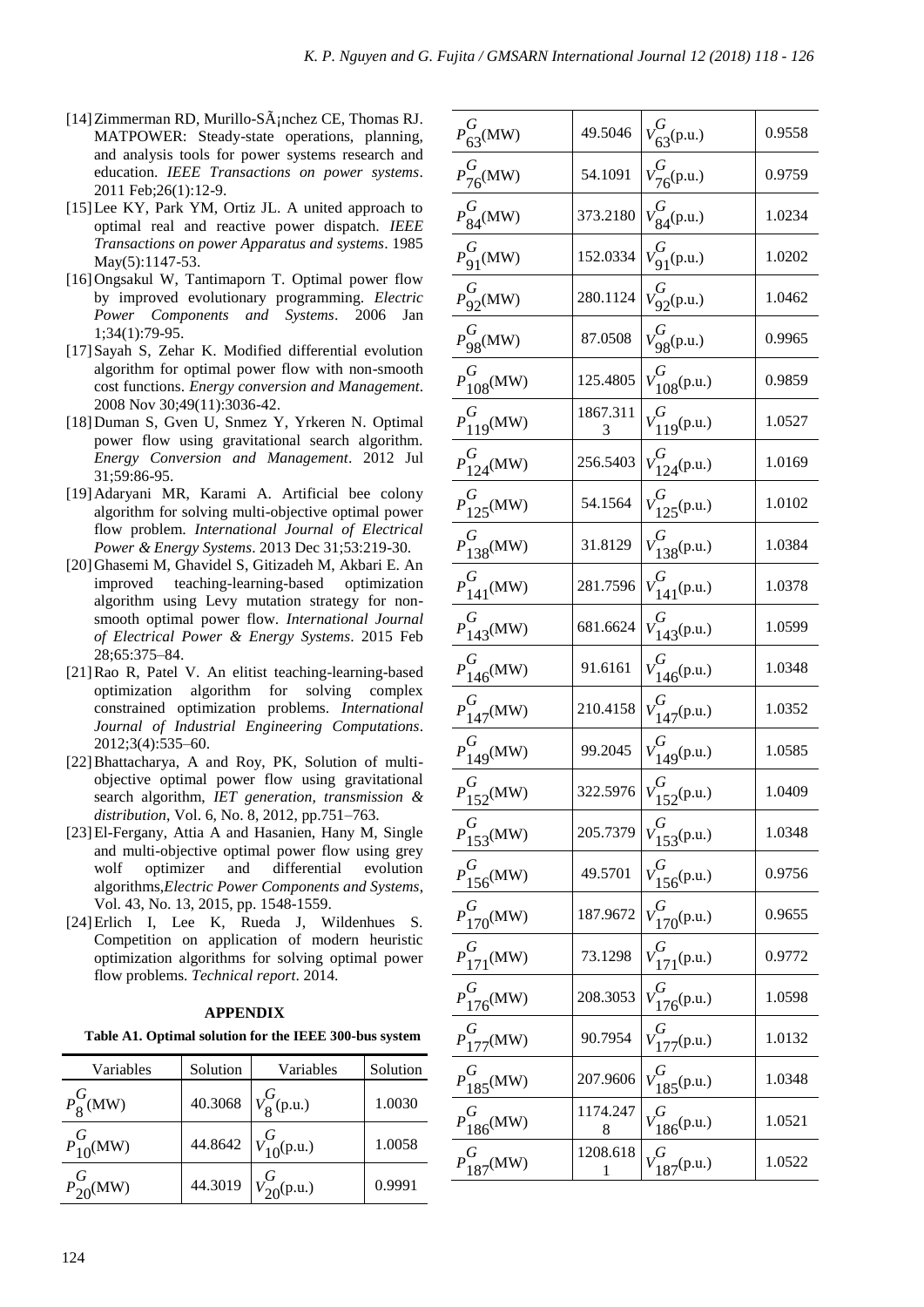| $P^G$<br>$190^{(MW)}$                 | 487.7060      | $V_{190}^{G}$ (p.u.)                                | 1.0544 | $\overline{l}$          |
|---------------------------------------|---------------|-----------------------------------------------------|--------|-------------------------|
| $P^{\overline{G}}$<br>$191^{(MW)}$    | 1909.330<br>9 | $v_{191}^G$ (p.u.)                                  | 1.0370 | $\overline{I}$          |
| $P^{\overline{G}}$<br>$198^{(MW)}$    | 452.4902      | $v_{198}^G(p.u.)$                                   | 1.0119 | $\overline{\mathbf{I}}$ |
| $P_{213}^{G}$ (MW)                    | 288.7926      | $v_{213}^G(p.u.)$                                   | 1.0081 | $\overline{I}$          |
| $P_{220}^{G}$ (MW)                    | 129.6215      | $V_{220}^{G}$ (p.u.)                                | 1.0160 | $\overline{I}$          |
| $P_{221}^G(MW)$                       | 499.3277      | $v_{221}^G(p.u.)$                                   | 1.0125 | $\overline{I}$          |
| $P_{222}^{G}(MW)$                     | 258.6833      | $v_{222}^G(p.u.)$                                   | 1.0068 | $\overline{l}$          |
| $P_{227}^{G}(MW)$                     | 330.7820      | $v_{227}^G(p.u.)$                                   | 1.0118 | $\overline{I}$          |
| $P_{230}^{G}$ (MW)                    | 360.8058      | $v_{230}^G(p.u.)$                                   | 1.0165 | $\overline{I}$          |
| $P_{233}^{G}$ (MW)                    | 323.1361      | $v_{233}^G(p.u.)$                                   | 1.0095 | $\overline{I}$          |
| $P_{236}^{G}$ (MW)                    | 571.6399      | $v_{236}^G(p.u.)$                                   | 0.9987 | $\overline{a}$          |
| $P_{238}^{G}$ (MW)                    | 242.0424      | $V_{238}^G(p.u.)$                                   | 1.0161 | $\overline{I}$          |
| $P_{239}^{G}$ (MW)                    | 564.0645      | $V_{239}^{G}$ (p.u.)                                | 1.0059 | $\overline{I}$          |
| $P_{241}^{G}$ (MW)                    | 623.2231      | $v_{241}^G$ (p.u.)                                  | 1.0255 | $\overline{I}$          |
| $P_{242}^{G}$ (MW)                    | 176.9308      | $v_{242}^G(p.u.)$                                   | 1.0063 | $\zeta$                 |
| $P_{243}^{G}(MW)$                     | 92.2649       | $V_{243}^{G}$ (p.u.)                                | 1.0376 | $\zeta$                 |
| $P^G_{7001}$ (MW)                     | 440.7553      | $v_{7001}^{G}$ (p.u.)                               | 1.0496 | $\zeta$                 |
| $\boldsymbol{P_{r}^G}$<br>$7002$ (MW) | 575.0587      | G<br>$V_{7002}^{V}$ (p.u.)                          | 1.0322 | $\zeta$                 |
| $P_{7003}^{G}$ (MW)                   | 1058.412<br>1 | $V_{7003}^{G}$ (p.u.)                               | 1.0326 | $\zeta$                 |
| $P_{7011}^{G}$ (MW)                   | 246.8336      | Ģ<br>$V_{7011}^{9}$ (p.u.)                          | 1.0098 | $\sqrt{2}$              |
| $P_{7012}^{G}$ (MW)                   | 393.7651      | Ģ<br>$V_{7012}^{-}$ (p.u.)                          | 1.0327 | $\zeta$                 |
| $P_{7017}^{G}$ (MW)                   | 305.5999      | $V_{7017}^{G}$ (p.u.)                               | 1.0413 | $\zeta$                 |
| $P^{\overline{G}}$<br>$7023$ (MW)     | 192.6768      | $V_{7023}^{G}$ (p.u.)                               | 1.0299 |                         |
| $P_{7024}^{G}$ (MW)                   | 363.7661      | $\overline{\mathcal{G}}$<br>$V_{7024}^{\nu}$ (p.u.) | 1.0192 | $\frac{1}{2}$           |
| $P_{7039}^{G}$ (MW)                   | 484.5276      | $V_{7039}^{G}$ (p.u.)                               | 1.0435 | $\zeta$                 |
| $P_{7044}^{G}$ (MW)                   | 43.9926       | $V_{7044}^{G}$ (p.u.)                               | 1.0142 | $\zeta$                 |
|                                       |               |                                                     |        |                         |

| $P_{7049}^{G}$ (MW)             | 78.5143       | $\overline{\mathcal{G}}$<br>$7049$ (p.u.) | 1.0229 |
|---------------------------------|---------------|-------------------------------------------|--------|
| $P_{7055}^{G}$ (MW)             | 49.3134       | $V_{7055}^{G}$ (p.u.)                     | 1.0011 |
| $P_{7057}^{G}$ (MW)             | 171.5392      | $V_{7057}^{G}$ (p.u.)                     | 1.0251 |
| $P_{7061}^{G}$ (MW)             | 384.3697      | $v_{7061}^{G}$ (p.u.)                     | 1.0188 |
| $P_{7062}^{G}$ (MW)             | 369.2490      | $V_{7062}^{G}$ (p.u.)                     | 1.0026 |
| $P_{7071}^{G}$ (MW)             | 132.6656      | $V_{7071}^{G}$ (p.u.)                     | 0.9954 |
| $P_{7130}^{G}$ (MW)             | 1210.041<br>3 | $V_{71}^{G}$ (p.u.)                       | 1.0530 |
| $P_{7139}^{G}$ (MW)             | 673.9895      | $V_{7139}^{G}$ (p.u.)                     | 1.0402 |
| $P_{71\underline{66}}^{G}$ (MW) | 603.1292      | $v_{7166}^{G}$ (p.u.)                     | 1.0182 |
| $P_{9002}^{G}$ (MW)             | 44.4260       | $V_{9002}^{G}$ (p.u.)                     | 0.9907 |
| $P_{9051}^{G}$ (MW)             | 54.4227       | $V_{9051}^{G}$ (p.u.)                     | 1.0050 |
| $P_{9023}^{G}$ (MW)             | 42.2456       | $V_{9053}^{G}$ (p.u.)                     | 1.0076 |
| $P_{9054}^{G}$ (MW)             | 69.4099       | $V_{9054}^{G}$ (p.u.)                     | 1.0113 |
| $P_{9055}^{G}$ (MW)             | 32.4047       | $V_{9055}^{G}$ (p.u.)                     | 1.0069 |
| $Q_{117}^C(MVar)$               | 253.8616      | $T_{87-94}$ (p.u)                         | 0.99   |
| $Q_{120}^C(MVar)$               | 18.2194       | $T_{114-207}$ (p.u)                       | 1.01   |
| $Q_{154}^C(MVar)$               | 17.4322       | $T_{116-124}$ (p.u)                       | 0.94   |
| $Q_{164}^C$ (MVar)              | $-63.5705$    | $T_{121-115}$ (p.u)                       | 0.99   |
| $Q_{166}^C$ (MVar)              | $-29.1361$    | $T_{130-131}$ (p.u)                       | 1.05   |
| $Q_{173}^C(MVar)$               | 39.1623       | $T_{130-150}$ (p.u)                       | 1.06   |
| $Q_{179}^C$ (MVar)              | 44.8799       | $T_{132-170}$ (p.u)                       | 1.02   |
| $Q_{190}^C$ (MVar)              | $-30.5400$    | $T_{141-174}$ (p.u)                       | 0.97   |
| $Q_{231}^C$ (MVar)              | $-58.3959$    | $T_{143-144}$ (p.u)                       | 0.97   |
| $Q^C_{238}$ (MVar)              | $-36.6317$    | $T_{143-148}$ (p.u)                       | 0.97   |
| $\varrho_{240}^C$ (MVar)        | $-40.4169$    | $T_{151-170}$ (p.u)                       | 0.99   |
| $Q^C_{248}$ (MVar)              | 18.9005       | $T_{153-183}$ (p.u)                       | 1.03   |